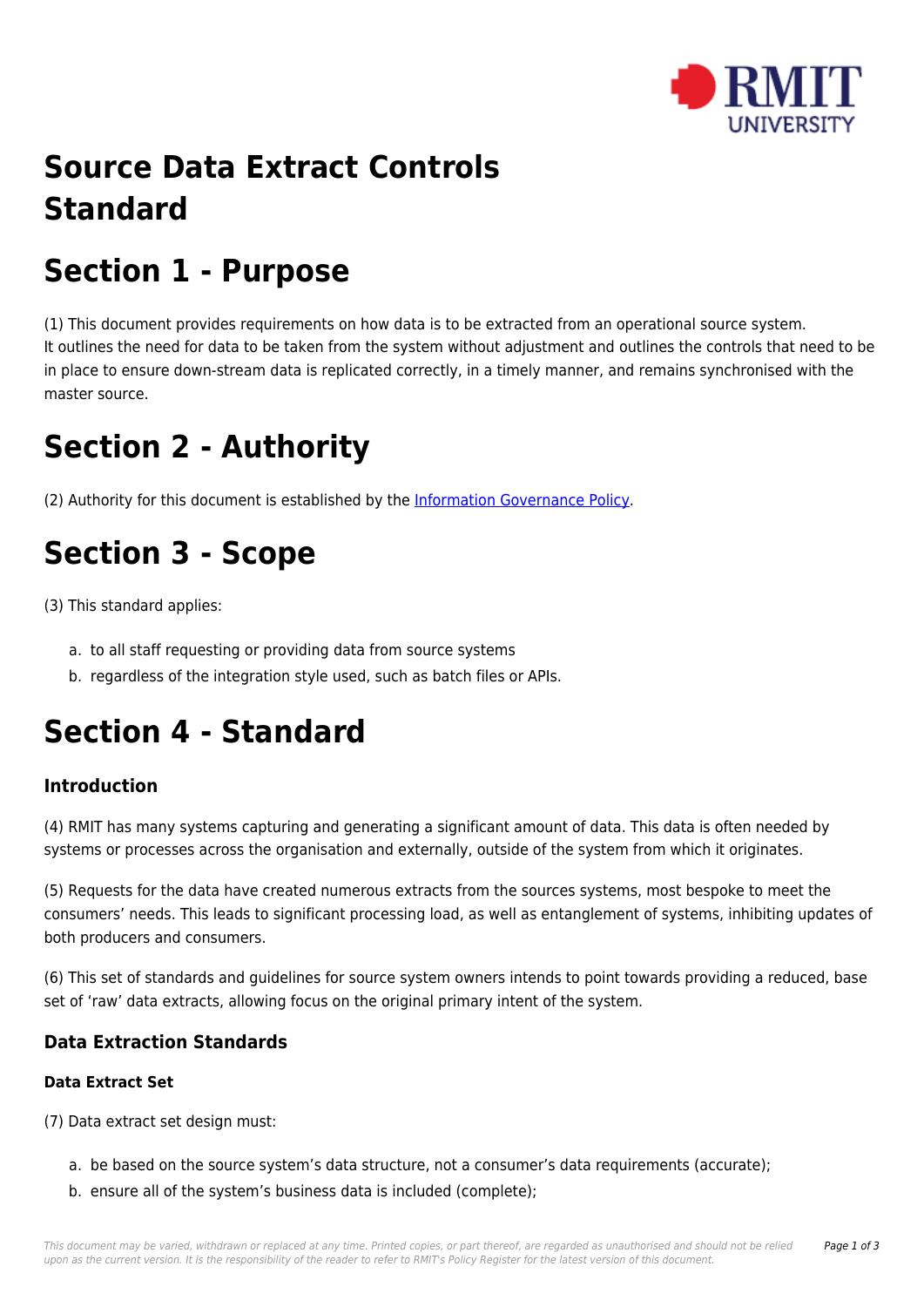- c. ensure there are no overlaps between extracts (efficient); and
- d. not extract data that did not originate in the system (original).

#### **Data Extract**

(8) Data extract design must:

- a. be based on the source system's data structure, not a consumer's data requirements (accurate);
- b. include all data that naturally fits in the extract at hand, and does not omit data if it adds value (complete);
- c. include all records (unfiltered); and
- d. be natural, not enriched using business rules foreign to the system (not enriched).

#### **Data Movement Controls**

(9) All batch data extracts must have the following data movement controls:

- a. extraction process end date-time
- b. data batch record count
- c. file checksum
- d. data batch sequence number or business scheduled date
- e. source system unique identifier
- f. data set time zone identifier.

(10) Delta batch data extracts must also have the following data movement controls:

- a. delta batch data point start date-time
- b. delta batch data point end date-time.